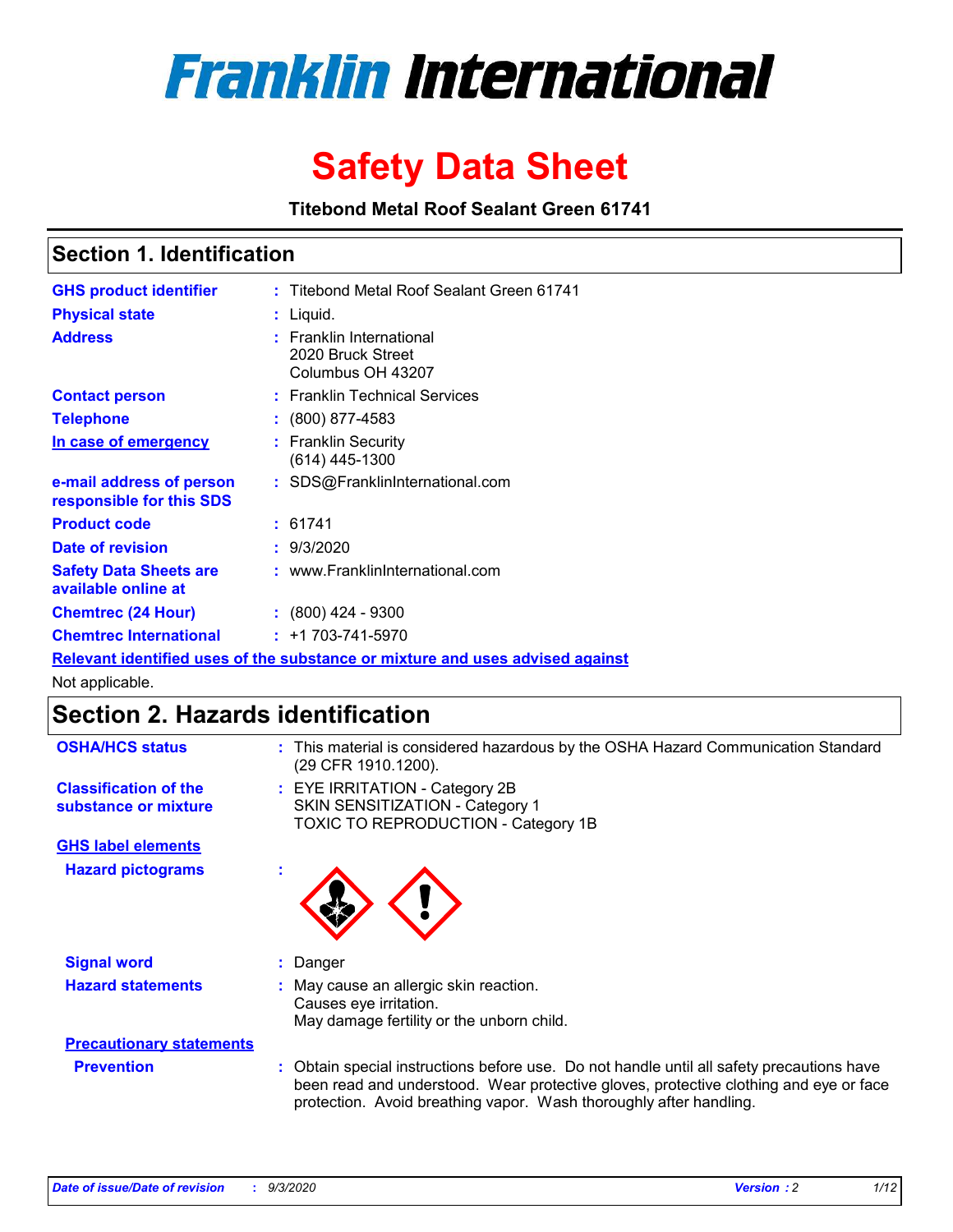### **Section 2. Hazards identification**

| <b>Response</b>                            | : IF exposed or concerned: Get medical advice or attention. Wash contaminated clothing<br>before reuse. IF ON SKIN: Wash with plenty of water. IF IN EYES: Rinse cautiously<br>with water for several minutes. Remove contact lenses, if present and easy to do.<br>Continue rinsing. If eye irritation persists: Get medical advice or attention. |
|--------------------------------------------|----------------------------------------------------------------------------------------------------------------------------------------------------------------------------------------------------------------------------------------------------------------------------------------------------------------------------------------------------|
| <b>Storage</b>                             | : Store locked up.                                                                                                                                                                                                                                                                                                                                 |
| <b>Disposal</b>                            | : Dispose of contents and container in accordance with all local, regional, national and<br>international regulations.                                                                                                                                                                                                                             |
| <b>Hazards not otherwise</b><br>classified | : Product generates methanol during cure.                                                                                                                                                                                                                                                                                                          |

## **Section 3. Composition/information on ingredients**

| <b>Substance/mixture</b><br>Mixture |
|-------------------------------------|
|                                     |

| <b>Ingredient name</b>       | $\frac{9}{6}$ | <b>CAS number</b> |
|------------------------------|---------------|-------------------|
| 3-aminopropyltriethoxysilane | ≤3            | 919-30-2          |
| Dibutyltin dilaurate         | ∣≤0.3         | 77-58-7           |

Any concentration shown as a range is to protect confidentiality or is due to batch variation.

**There are no additional ingredients present which, within the current knowledge of the supplier and in the concentrations applicable, are classified as hazardous to health or the environment and hence require reporting in this section.**

**Occupational exposure limits, if available, are listed in Section 8.**

### **Section 4. First aid measures**

| <b>Description of necessary first aid measures</b> |                                                                                                                                                                                                                                                                                                                                                                                                                                                                                                                                                                                                                                                                                                                                                                           |
|----------------------------------------------------|---------------------------------------------------------------------------------------------------------------------------------------------------------------------------------------------------------------------------------------------------------------------------------------------------------------------------------------------------------------------------------------------------------------------------------------------------------------------------------------------------------------------------------------------------------------------------------------------------------------------------------------------------------------------------------------------------------------------------------------------------------------------------|
| <b>Eye contact</b>                                 | : Immediately flush eyes with plenty of water, occasionally lifting the upper and lower<br>eyelids. Check for and remove any contact lenses. Continue to rinse for at least 10<br>minutes. If irritation persists, get medical attention.                                                                                                                                                                                                                                                                                                                                                                                                                                                                                                                                 |
| <b>Inhalation</b>                                  | : Remove victim to fresh air and keep at rest in a position comfortable for breathing. If<br>not breathing, if breathing is irregular or if respiratory arrest occurs, provide artificial<br>respiration or oxygen by trained personnel. It may be dangerous to the person providing<br>aid to give mouth-to-mouth resuscitation. Get medical attention. If unconscious, place<br>in recovery position and get medical attention immediately. Maintain an open airway.<br>Loosen tight clothing such as a collar, tie, belt or waistband. In case of inhalation of<br>decomposition products in a fire, symptoms may be delayed. The exposed person may<br>need to be kept under medical surveillance for 48 hours.                                                       |
| <b>Skin contact</b>                                | : Wash with plenty of soap and water. Remove contaminated clothing and shoes. Wash<br>contaminated clothing thoroughly with water before removing it, or wear gloves.<br>Continue to rinse for at least 10 minutes. Get medical attention. In the event of any<br>complaints or symptoms, avoid further exposure. Wash clothing before reuse. Clean<br>shoes thoroughly before reuse.                                                                                                                                                                                                                                                                                                                                                                                     |
| <b>Ingestion</b>                                   | : Wash out mouth with water. Remove dentures if any. Remove victim to fresh air and<br>keep at rest in a position comfortable for breathing. If material has been swallowed and<br>the exposed person is conscious, give small quantities of water to drink. Stop if the<br>exposed person feels sick as vomiting may be dangerous. Do not induce vomiting<br>unless directed to do so by medical personnel. If vomiting occurs, the head should be<br>kept low so that vomit does not enter the lungs. Get medical attention. Never give<br>anything by mouth to an unconscious person. If unconscious, place in recovery position<br>and get medical attention immediately. Maintain an open airway. Loosen tight clothing<br>such as a collar, tie, belt or waistband. |
| Most important symptoms/effects, acute and delayed |                                                                                                                                                                                                                                                                                                                                                                                                                                                                                                                                                                                                                                                                                                                                                                           |
| <b>Potential acute health effects</b>              |                                                                                                                                                                                                                                                                                                                                                                                                                                                                                                                                                                                                                                                                                                                                                                           |
| <b>Eye contact</b>                                 | : May cause eye irritation.                                                                                                                                                                                                                                                                                                                                                                                                                                                                                                                                                                                                                                                                                                                                               |
| <b>Inhalation</b>                                  | : No known significant effects or critical hazards.                                                                                                                                                                                                                                                                                                                                                                                                                                                                                                                                                                                                                                                                                                                       |
|                                                    |                                                                                                                                                                                                                                                                                                                                                                                                                                                                                                                                                                                                                                                                                                                                                                           |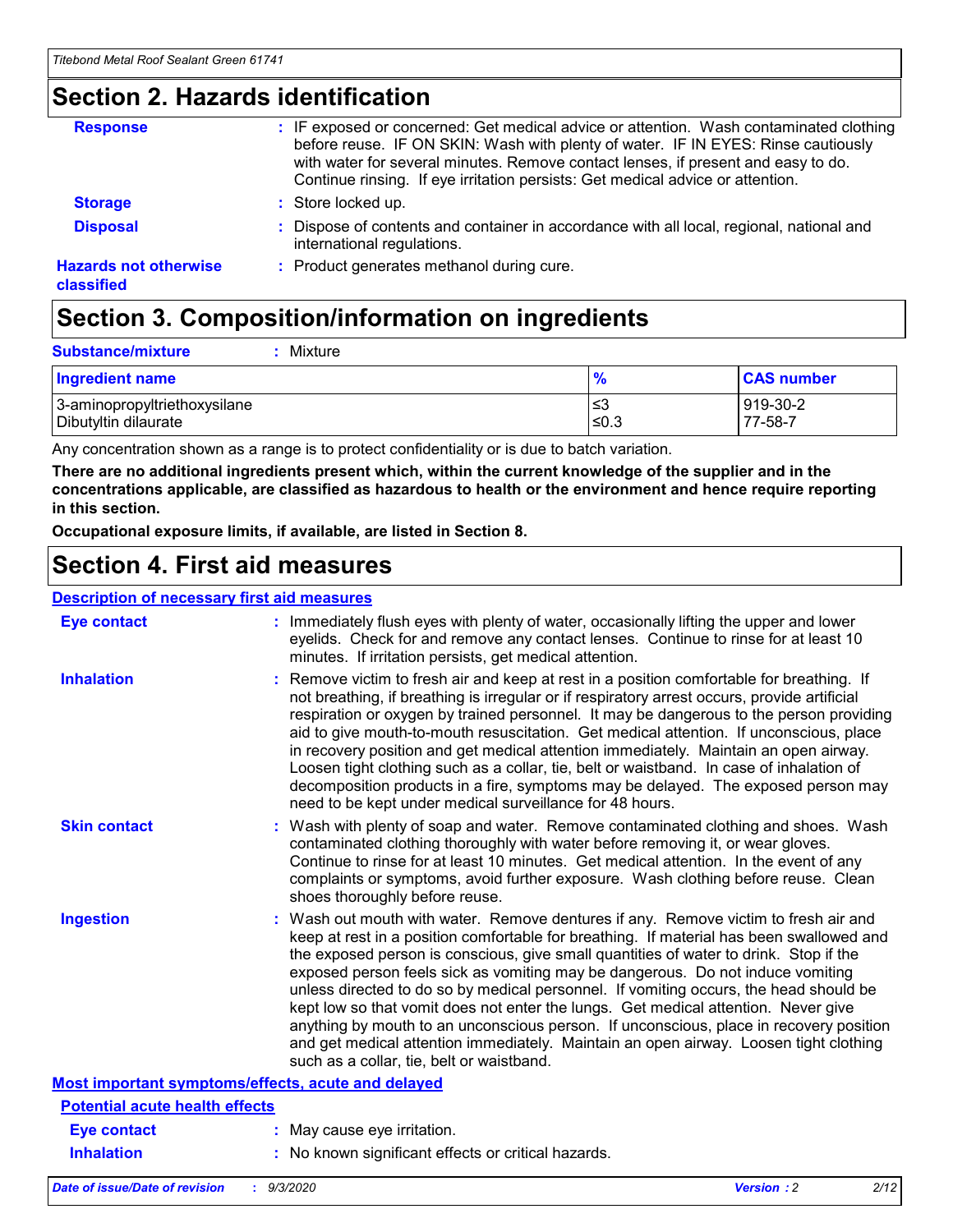## **Section 4. First aid measures**

| <b>Skin contact</b>                        | : May cause skin irritation.                                                                                                                                                                                                                                                                                                                                                                                  |  |  |
|--------------------------------------------|---------------------------------------------------------------------------------------------------------------------------------------------------------------------------------------------------------------------------------------------------------------------------------------------------------------------------------------------------------------------------------------------------------------|--|--|
| <b>Ingestion</b>                           | : No known significant effects or critical hazards.                                                                                                                                                                                                                                                                                                                                                           |  |  |
| <b>Over-exposure signs/symptoms</b>        |                                                                                                                                                                                                                                                                                                                                                                                                               |  |  |
| <b>Eye contact</b>                         | : Adverse symptoms may include the following:<br>irritation<br>watering<br>redness                                                                                                                                                                                                                                                                                                                            |  |  |
| <b>Inhalation</b>                          | : Adverse symptoms may include the following:<br>reduced fetal weight<br>increase in fetal deaths<br>skeletal malformations                                                                                                                                                                                                                                                                                   |  |  |
| <b>Skin contact</b>                        | Adverse symptoms may include the following:<br>irritation<br>redness<br>reduced fetal weight<br>increase in fetal deaths<br>skeletal malformations                                                                                                                                                                                                                                                            |  |  |
| <b>Ingestion</b>                           | : Adverse symptoms may include the following:<br>reduced fetal weight<br>increase in fetal deaths<br>skeletal malformations                                                                                                                                                                                                                                                                                   |  |  |
|                                            | Indication of immediate medical attention and special treatment needed, if necessary                                                                                                                                                                                                                                                                                                                          |  |  |
| <b>Notes to physician</b>                  | : In case of inhalation of decomposition products in a fire, symptoms may be delayed.<br>The exposed person may need to be kept under medical surveillance for 48 hours.                                                                                                                                                                                                                                      |  |  |
| <b>Specific treatments</b>                 | : No specific treatment.                                                                                                                                                                                                                                                                                                                                                                                      |  |  |
| <b>Protection of first-aiders</b>          | No action shall be taken involving any personal risk or without suitable training. If it is<br>suspected that fumes are still present, the rescuer should wear an appropriate mask or<br>self-contained breathing apparatus. It may be dangerous to the person providing aid to<br>give mouth-to-mouth resuscitation. Wash contaminated clothing thoroughly with water<br>before removing it, or wear gloves. |  |  |
| See toxicological information (Section 11) |                                                                                                                                                                                                                                                                                                                                                                                                               |  |  |

## **Section 5. Fire-fighting measures**

| : Use an extinguishing agent suitable for the surrounding fire.                                                                                                                                   |
|---------------------------------------------------------------------------------------------------------------------------------------------------------------------------------------------------|
| : None known.                                                                                                                                                                                     |
| : In a fire or if heated, a pressure increase will occur and the container may burst.                                                                                                             |
| Decomposition products may include the following materials:<br>carbon dioxide<br>carbon monoxide<br>nitrogen oxides<br>metal oxide/oxides                                                         |
| Promptly isolate the scene by removing all persons from the vicinity of the incident if<br>there is a fire. No action shall be taken involving any personal risk or without suitable<br>training. |
| Fire-fighters should wear appropriate protective equipment and self-contained breathing<br>apparatus (SCBA) with a full face-piece operated in positive pressure mode.                            |
|                                                                                                                                                                                                   |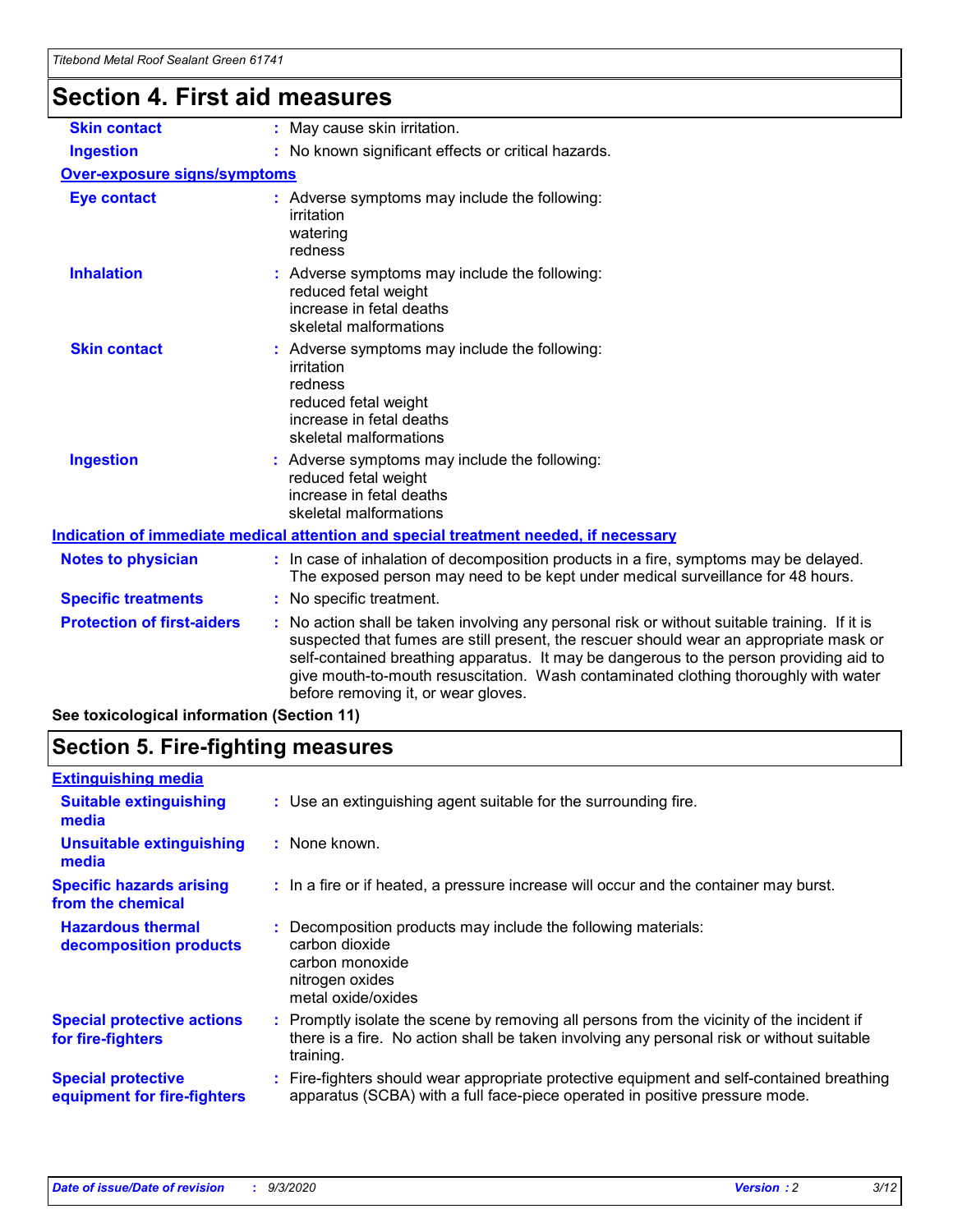### **Section 6. Accidental release measures**

|                                                              | <b>Personal precautions, protective equipment and emergency procedures</b>                                                                                                                                                                                                                                                                                                                                                                                                                                                                                                                                                                                                                                   |  |  |
|--------------------------------------------------------------|--------------------------------------------------------------------------------------------------------------------------------------------------------------------------------------------------------------------------------------------------------------------------------------------------------------------------------------------------------------------------------------------------------------------------------------------------------------------------------------------------------------------------------------------------------------------------------------------------------------------------------------------------------------------------------------------------------------|--|--|
| For non-emergency<br>personnel                               | : No action shall be taken involving any personal risk or without suitable training.<br>Evacuate surrounding areas. Keep unnecessary and unprotected personnel from<br>entering. Do not touch or walk through spilled material. Avoid breathing vapor or mist.<br>Provide adequate ventilation. Wear appropriate respirator when ventilation is<br>inadequate. Put on appropriate personal protective equipment.                                                                                                                                                                                                                                                                                             |  |  |
| For emergency responders                                     | : If specialized clothing is required to deal with the spillage, take note of any information in<br>Section 8 on suitable and unsuitable materials. See also the information in "For non-<br>emergency personnel".                                                                                                                                                                                                                                                                                                                                                                                                                                                                                           |  |  |
| <b>Environmental precautions</b>                             | : Avoid dispersal of spilled material and runoff and contact with soil, waterways, drains<br>and sewers. Inform the relevant authorities if the product has caused environmental<br>pollution (sewers, waterways, soil or air).                                                                                                                                                                                                                                                                                                                                                                                                                                                                              |  |  |
| <b>Methods and materials for containment and cleaning up</b> |                                                                                                                                                                                                                                                                                                                                                                                                                                                                                                                                                                                                                                                                                                              |  |  |
| <b>Small spill</b>                                           | : Stop leak if without risk. Move containers from spill area. Dilute with water and mop up<br>if water-soluble. Alternatively, or if water-insoluble, absorb with an inert dry material and<br>place in an appropriate waste disposal container. Dispose of via a licensed waste<br>disposal contractor.                                                                                                                                                                                                                                                                                                                                                                                                     |  |  |
| <b>Large spill</b>                                           | : Stop leak if without risk. Move containers from spill area. Approach release from<br>upwind. Prevent entry into sewers, water courses, basements or confined areas. Wash<br>spillages into an effluent treatment plant or proceed as follows. Contain and collect<br>spillage with non-combustible, absorbent material e.g. sand, earth, vermiculite or<br>diatomaceous earth and place in container for disposal according to local regulations<br>(see Section 13). Dispose of via a licensed waste disposal contractor. Contaminated<br>absorbent material may pose the same hazard as the spilled product. Note: see<br>Section 1 for emergency contact information and Section 13 for waste disposal. |  |  |

### **Section 7. Handling and storage**

#### **Precautions for safe handling**

| <b>Protective measures</b>                                                       | : Put on appropriate personal protective equipment (see Section 8). Persons with a<br>history of skin sensitization problems should not be employed in any process in which<br>this product is used. Avoid exposure - obtain special instructions before use. Avoid<br>exposure during pregnancy. Do not handle until all safety precautions have been read<br>and understood. Do not get in eyes or on skin or clothing. Do not ingest. Avoid<br>breathing vapor or mist. If during normal use the material presents a respiratory hazard,<br>use only with adequate ventilation or wear appropriate respirator. Keep in the original<br>container or an approved alternative made from a compatible material, kept tightly<br>closed when not in use. Empty containers retain product residue and can be hazardous.<br>Do not reuse container. |
|----------------------------------------------------------------------------------|--------------------------------------------------------------------------------------------------------------------------------------------------------------------------------------------------------------------------------------------------------------------------------------------------------------------------------------------------------------------------------------------------------------------------------------------------------------------------------------------------------------------------------------------------------------------------------------------------------------------------------------------------------------------------------------------------------------------------------------------------------------------------------------------------------------------------------------------------|
| <b>Advice on general</b><br>occupational hygiene                                 | : Eating, drinking and smoking should be prohibited in areas where this material is<br>handled, stored and processed. Workers should wash hands and face before eating,<br>drinking and smoking. Remove contaminated clothing and protective equipment before<br>entering eating areas. See also Section 8 for additional information on hygiene<br>measures.                                                                                                                                                                                                                                                                                                                                                                                                                                                                                    |
| <b>Conditions for safe storage,</b><br>including any<br><i>incompatibilities</i> | Store between the following temperatures: 0 to 120°C (32 to 248°F). Store in<br>accordance with local regulations. Store in original container protected from direct<br>sunlight in a dry, cool and well-ventilated area, away from incompatible materials (see<br>Section 10) and food and drink. Store locked up. Keep container tightly closed and<br>sealed until ready for use. Containers that have been opened must be carefully<br>resealed and kept upright to prevent leakage. Do not store in unlabeled containers.<br>Use appropriate containment to avoid environmental contamination. See Section 10 for<br>incompatible materials before handling or use.                                                                                                                                                                         |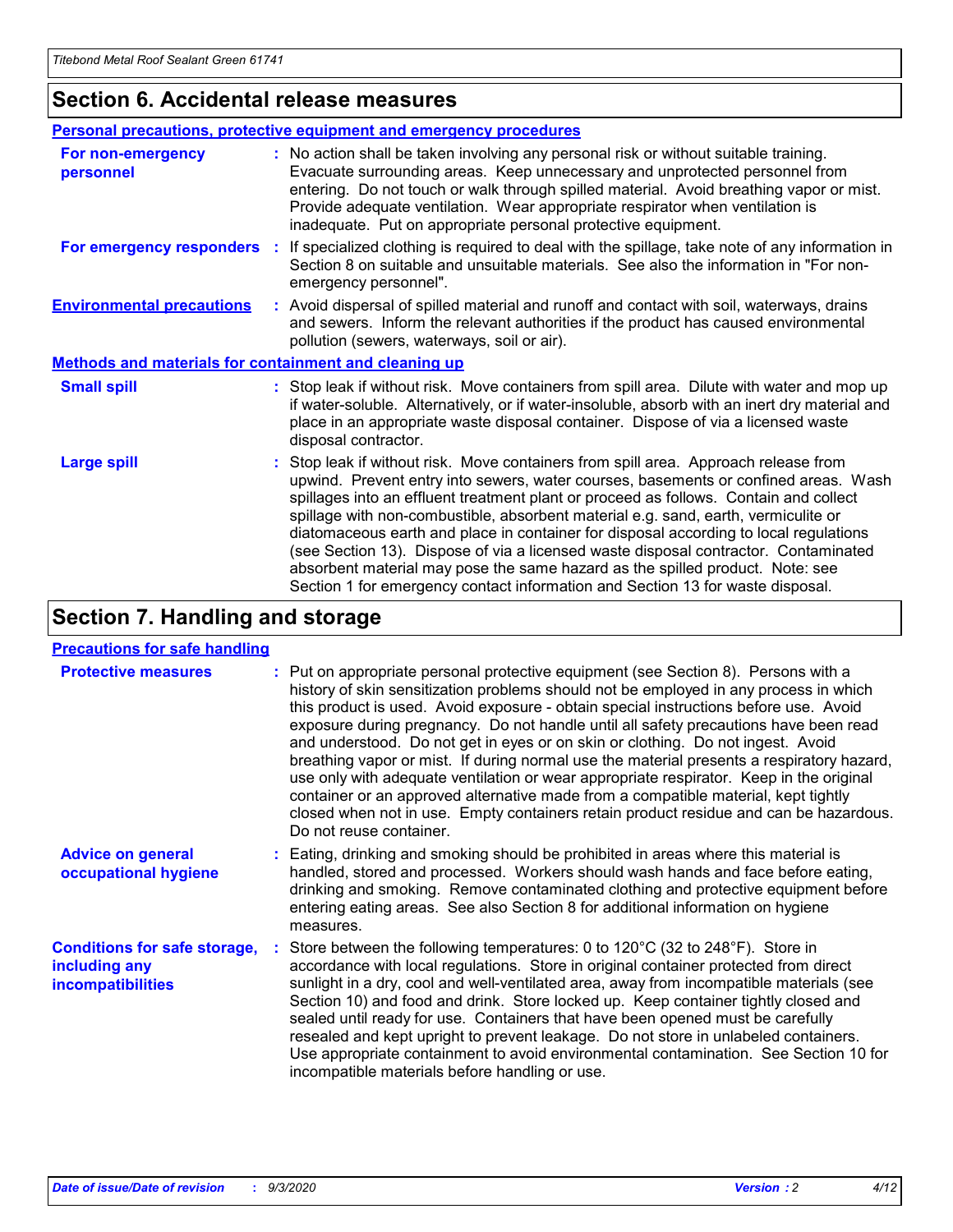## **Section 8. Exposure controls/personal protection**

#### **Control parameters**

#### **Occupational exposure limits**

| <b>Ingredient name</b>                               |    |                                                                                                                                                                                                                                                                                                                                                     | <b>Exposure limits</b>                                                                                                                                                                                                                                                                                                                                                                                                                                                                                                                                                                                                 |  |
|------------------------------------------------------|----|-----------------------------------------------------------------------------------------------------------------------------------------------------------------------------------------------------------------------------------------------------------------------------------------------------------------------------------------------------|------------------------------------------------------------------------------------------------------------------------------------------------------------------------------------------------------------------------------------------------------------------------------------------------------------------------------------------------------------------------------------------------------------------------------------------------------------------------------------------------------------------------------------------------------------------------------------------------------------------------|--|
| 3-aminopropyltriethoxysilane<br>Dibutyltin dilaurate |    |                                                                                                                                                                                                                                                                                                                                                     | None.<br>ACGIH TLV (United States, 3/2020). Absorbed through skin.<br>Notes: as Sn<br>TWA: $0.1 \text{ mg/m}^3$ , (as Sn) 8 hours.<br>STEL: 0.2 mg/m <sup>3</sup> , (as Sn) 15 minutes.<br>NIOSH REL (United States, 10/2016). Absorbed through skin.<br>Notes: as Sn<br>TWA: 0.1 mg/m <sup>3</sup> , (as Sn) 10 hours.<br>OSHA PEL (United States, 5/2018). Notes: as Sn<br>TWA: 0.1 mg/m <sup>3</sup> , (as Sn) 8 hours.<br>OSHA PEL 1989 (United States, 3/1989). Absorbed through skin.<br>Notes: measured as Sn<br>TWA: 0.1 mg/m <sup>3</sup> , (measured as Sn) 8 hours. Form: Organic                           |  |
| <b>Appropriate engineering</b><br>controls           |    |                                                                                                                                                                                                                                                                                                                                                     | : If user operations generate dust, fumes, gas, vapor or mist, use process enclosures,<br>local exhaust ventilation or other engineering controls to keep worker exposure to<br>airborne contaminants below any recommended or statutory limits.                                                                                                                                                                                                                                                                                                                                                                       |  |
| <b>Environmental exposure</b><br>controls            |    | Emissions from ventilation or work process equipment should be checked to ensure<br>they comply with the requirements of environmental protection legislation. In some<br>cases, fume scrubbers, filters or engineering modifications to the process equipment<br>will be necessary to reduce emissions to acceptable levels.                       |                                                                                                                                                                                                                                                                                                                                                                                                                                                                                                                                                                                                                        |  |
| <b>Individual protection measures</b>                |    |                                                                                                                                                                                                                                                                                                                                                     |                                                                                                                                                                                                                                                                                                                                                                                                                                                                                                                                                                                                                        |  |
| <b>Hygiene measures</b>                              |    |                                                                                                                                                                                                                                                                                                                                                     | : Wash hands, forearms and face thoroughly after handling chemical products, before<br>eating, smoking and using the lavatory and at the end of the working period.<br>Appropriate techniques should be used to remove potentially contaminated clothing.<br>Contaminated work clothing should not be allowed out of the workplace. Wash<br>contaminated clothing before reusing. Ensure that eyewash stations and safety<br>showers are close to the workstation location.                                                                                                                                            |  |
| <b>Eye/face protection</b>                           |    | Safety eyewear complying with an approved standard should be used when a risk<br>assessment indicates this is necessary to avoid exposure to liquid splashes, mists,<br>gases or dusts. If contact is possible, the following protection should be worn, unless<br>the assessment indicates a higher degree of protection: chemical splash goggles. |                                                                                                                                                                                                                                                                                                                                                                                                                                                                                                                                                                                                                        |  |
| <b>Skin protection</b>                               |    |                                                                                                                                                                                                                                                                                                                                                     |                                                                                                                                                                                                                                                                                                                                                                                                                                                                                                                                                                                                                        |  |
| <b>Hand protection</b>                               |    |                                                                                                                                                                                                                                                                                                                                                     | : Chemical-resistant, impervious gloves complying with an approved standard should be<br>worn at all times when handling chemical products if a risk assessment indicates this is<br>necessary. Considering the parameters specified by the glove manufacturer, check<br>during use that the gloves are still retaining their protective properties. It should be<br>noted that the time to breakthrough for any glove material may be different for different<br>glove manufacturers. In the case of mixtures, consisting of several substances, the<br>protection time of the gloves cannot be accurately estimated. |  |
| <b>Body protection</b>                               |    | Personal protective equipment for the body should be selected based on the task being<br>performed and the risks involved and should be approved by a specialist before<br>handling this product.                                                                                                                                                   |                                                                                                                                                                                                                                                                                                                                                                                                                                                                                                                                                                                                                        |  |
| <b>Other skin protection</b>                         |    |                                                                                                                                                                                                                                                                                                                                                     | : Appropriate footwear and any additional skin protection measures should be selected<br>based on the task being performed and the risks involved and should be approved by a<br>specialist before handling this product.                                                                                                                                                                                                                                                                                                                                                                                              |  |
| <b>Respiratory protection</b>                        | ÷. | aspects of use.                                                                                                                                                                                                                                                                                                                                     | Based on the hazard and potential for exposure, select a respirator that meets the<br>appropriate standard or certification. Respirators must be used according to a<br>respiratory protection program to ensure proper fitting, training, and other important                                                                                                                                                                                                                                                                                                                                                         |  |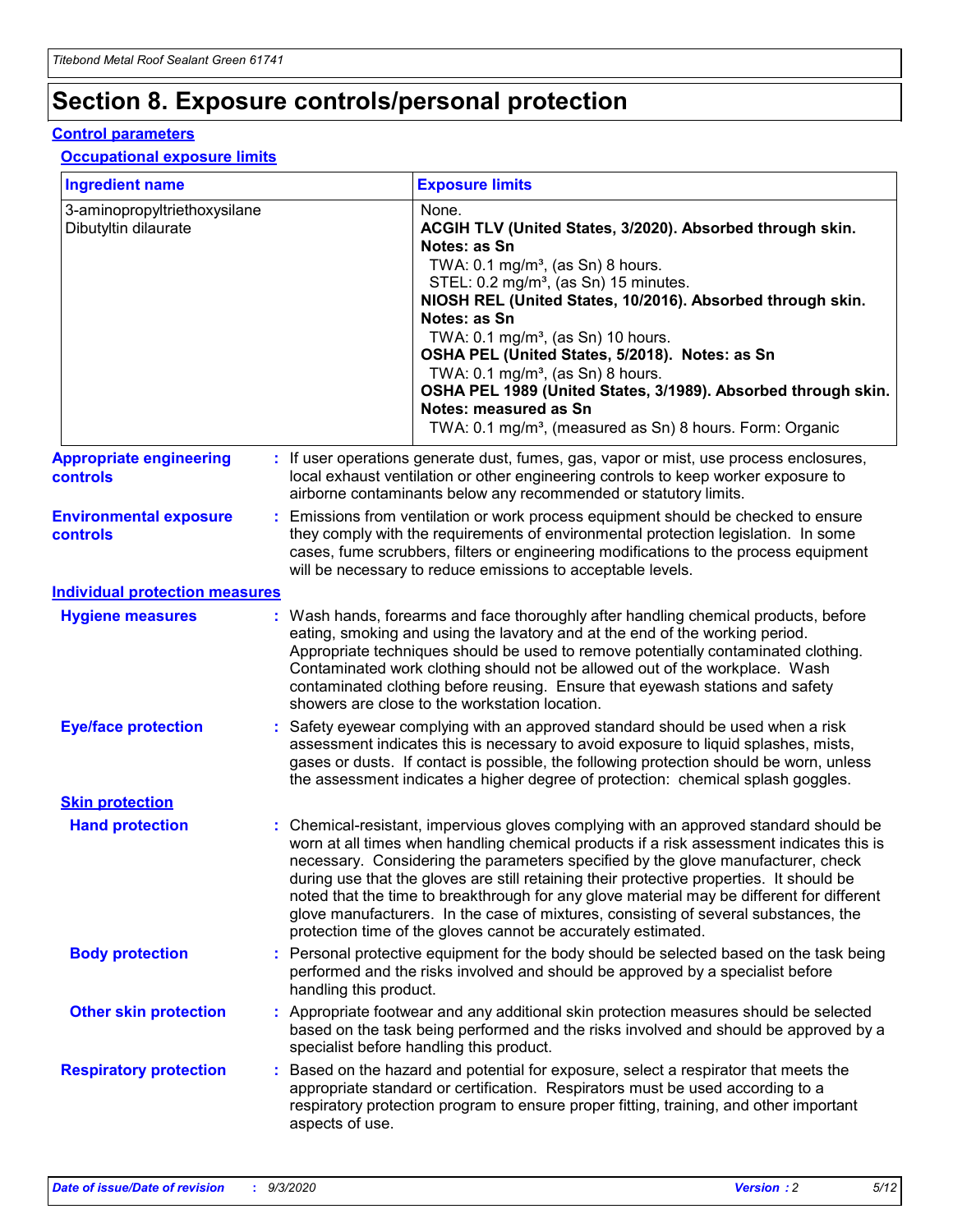### **Section 9. Physical and chemical properties**

#### **Appearance**

| <b>Physical state</b>                             | : Liquid. [Paste.]                                              |
|---------------------------------------------------|-----------------------------------------------------------------|
| Color                                             | Green.                                                          |
| Odor                                              | : Characteristic.                                               |
| <b>Odor threshold</b>                             | $:$ Not available.                                              |
| рH                                                | : Not applicable.                                               |
| <b>Melting point</b>                              | : Not available.                                                |
| <b>Boiling point</b>                              | : $>200^{\circ}$ C ( $>392^{\circ}$ F)                          |
| <b>Flash point</b>                                | : Closed cup: >200°C (>392°F) [Setaflash.]                      |
| <b>Evaporation rate</b>                           | $:$ >1 (butyl acetate = 1)                                      |
| <b>Flammability (solid, gas)</b>                  | : Not available.                                                |
| Lower and upper explosive<br>(flammable) limits   | : Not available.                                                |
| <b>VOC (less water, less</b><br>exempt solvents)  | $: 0$ g/l                                                       |
| <b>Volatility</b>                                 | $: 0\%$ (w/w)                                                   |
| <b>Vapor density</b>                              | : Not available.                                                |
| <b>Relative density</b>                           | $\mathbf{1}$ $\mathbf{\sqrt{432}}$                              |
| <b>Solubility</b>                                 | Insoluble in the following materials: cold water and hot water. |
| <b>Solubility in water</b>                        | : Not available.                                                |
| <b>Partition coefficient: n-</b><br>octanol/water | $:$ Not available.                                              |
| <b>Auto-ignition temperature</b>                  | : Not available.                                                |
| <b>Decomposition temperature</b>                  | : Not available.                                                |
| <b>Viscosity</b>                                  | : Not available.                                                |

### **Section 10. Stability and reactivity**

| <b>Reactivity</b>                            | : No specific test data related to reactivity available for this product or its ingredients.            |
|----------------------------------------------|---------------------------------------------------------------------------------------------------------|
| <b>Chemical stability</b>                    | : The product is stable.                                                                                |
| <b>Possibility of hazardous</b><br>reactions | : Under normal conditions of storage and use, hazardous reactions will not occur.                       |
| <b>Conditions to avoid</b>                   | : No specific data.                                                                                     |
| <b>Incompatible materials</b>                | : No specific data.                                                                                     |
| <b>Hazardous decomposition</b><br>products   | Under normal conditions of storage and use, hazardous decomposition products should<br>not be produced. |

### **Section 11. Toxicological information**

#### **Information on toxicological effects**

#### **Acute toxicity**

| <b>Product/ingredient name</b> | <b>Result</b>           | <b>Species</b> | <b>Dose</b>                | <b>Exposure</b> |
|--------------------------------|-------------------------|----------------|----------------------------|-----------------|
| 3-aminopropyltriethoxysilane   | <b>ILD50 Dermal</b>     | Rabbit         | 4.29 g/kg                  |                 |
| Dibutyltin dilaurate           | ILD50 Oral<br>LD50 Oral | Rat<br>Rat     | $1.57$ g/kg<br>175 $mg/kg$ |                 |
|                                |                         |                |                            |                 |

**Irritation/Corrosion**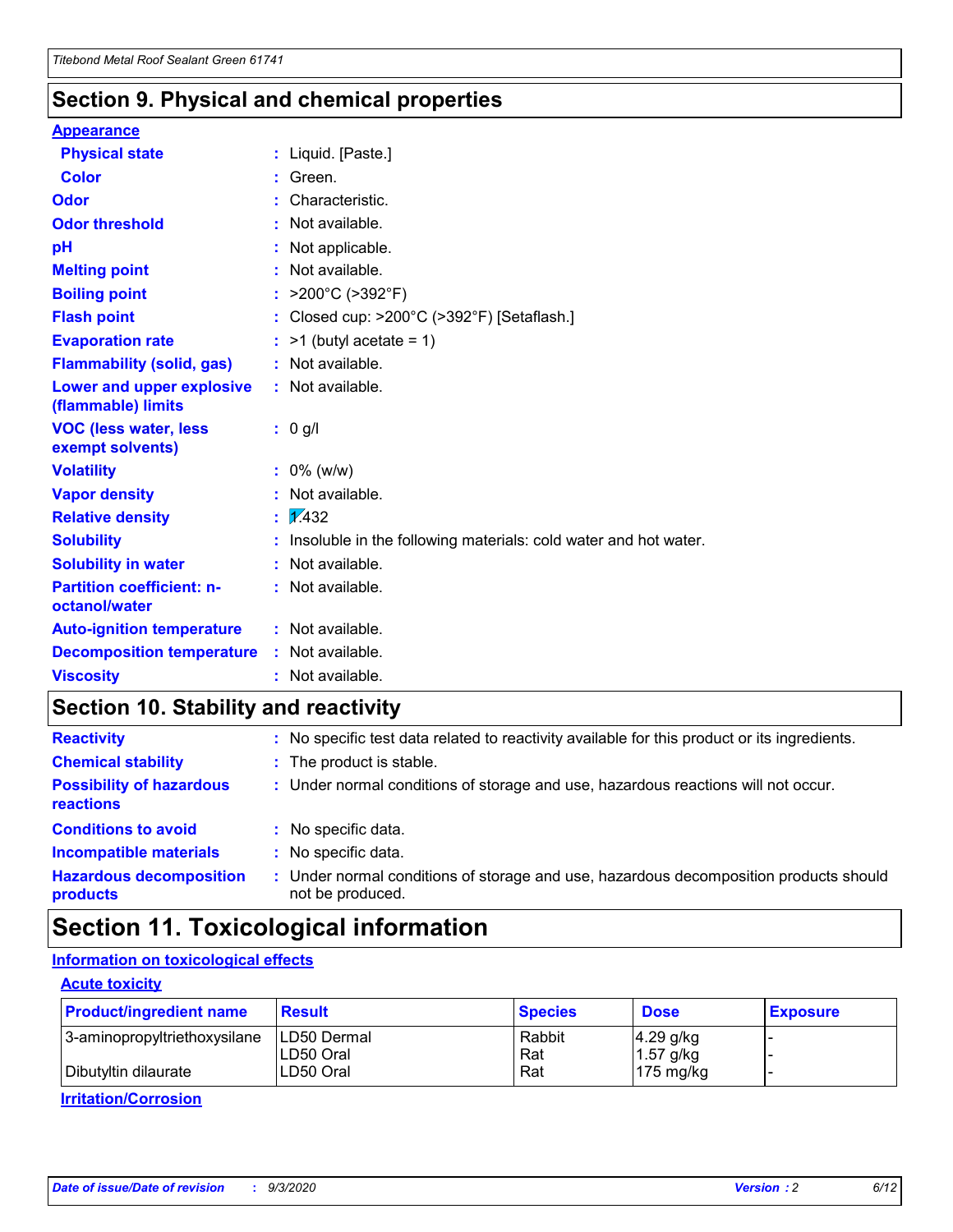## **Section 11. Toxicological information**

| <b>Product/ingredient name</b> | <b>Result</b>                 | <b>Species</b> | <b>Score</b> | <b>Exposure</b>    | <b>Observation</b> |
|--------------------------------|-------------------------------|----------------|--------------|--------------------|--------------------|
| 3-aminopropyltriethoxysilane   | Eyes - Mild irritant          | Rabbit         |              | $100$ mg           |                    |
|                                | Eyes - Severe irritant        | Rabbit         |              | 24 hours 750       |                    |
|                                |                               |                |              | ug                 |                    |
|                                | <b>Skin - Severe irritant</b> | Rabbit         |              | 24 hours 5         | ۰                  |
| Dibutyltin dilaurate           | Eyes - Moderate irritant      | Rabbit         |              | mq<br>24 hours 100 |                    |
|                                |                               |                |              | mg                 |                    |
|                                | Skin - Severe irritant        | Rabbit         |              | 500 mg             |                    |

#### **Sensitization**

Not available.

#### **Mutagenicity**

Not available.

#### **Carcinogenicity**

Not available.

#### **Reproductive toxicity**

Not available.

#### **Teratogenicity**

Not available.

#### **Specific target organ toxicity (single exposure)**

Not available.

#### **Specific target organ toxicity (repeated exposure)**

| <b>Name</b>                                                                  |                                                                                                                             | <b>Category</b>                                     | <b>Route of</b><br>exposure  | <b>Target organs</b> |  |  |
|------------------------------------------------------------------------------|-----------------------------------------------------------------------------------------------------------------------------|-----------------------------------------------------|------------------------------|----------------------|--|--|
| Dibutyltin dilaurate                                                         |                                                                                                                             | Category 1                                          | $\qquad \qquad \blacksquare$ | respiratory system   |  |  |
| <b>Aspiration hazard</b><br>Not available.                                   |                                                                                                                             |                                                     |                              |                      |  |  |
| <b>Information on the likely</b><br>routes of exposure                       | : Not available.                                                                                                            |                                                     |                              |                      |  |  |
| <b>Potential acute health effects</b>                                        |                                                                                                                             |                                                     |                              |                      |  |  |
| <b>Eye contact</b>                                                           | : May cause eye irritation.                                                                                                 |                                                     |                              |                      |  |  |
| <b>Inhalation</b>                                                            |                                                                                                                             | : No known significant effects or critical hazards. |                              |                      |  |  |
| <b>Skin contact</b>                                                          |                                                                                                                             | : May cause skin irritation.                        |                              |                      |  |  |
| <b>Ingestion</b>                                                             |                                                                                                                             | : No known significant effects or critical hazards. |                              |                      |  |  |
| Symptoms related to the physical, chemical and toxicological characteristics |                                                                                                                             |                                                     |                              |                      |  |  |
| <b>Eye contact</b>                                                           | : Adverse symptoms may include the following:<br>irritation<br>watering<br>redness                                          |                                                     |                              |                      |  |  |
| <b>Inhalation</b>                                                            | : Adverse symptoms may include the following:<br>reduced fetal weight<br>increase in fetal deaths<br>skeletal malformations |                                                     |                              |                      |  |  |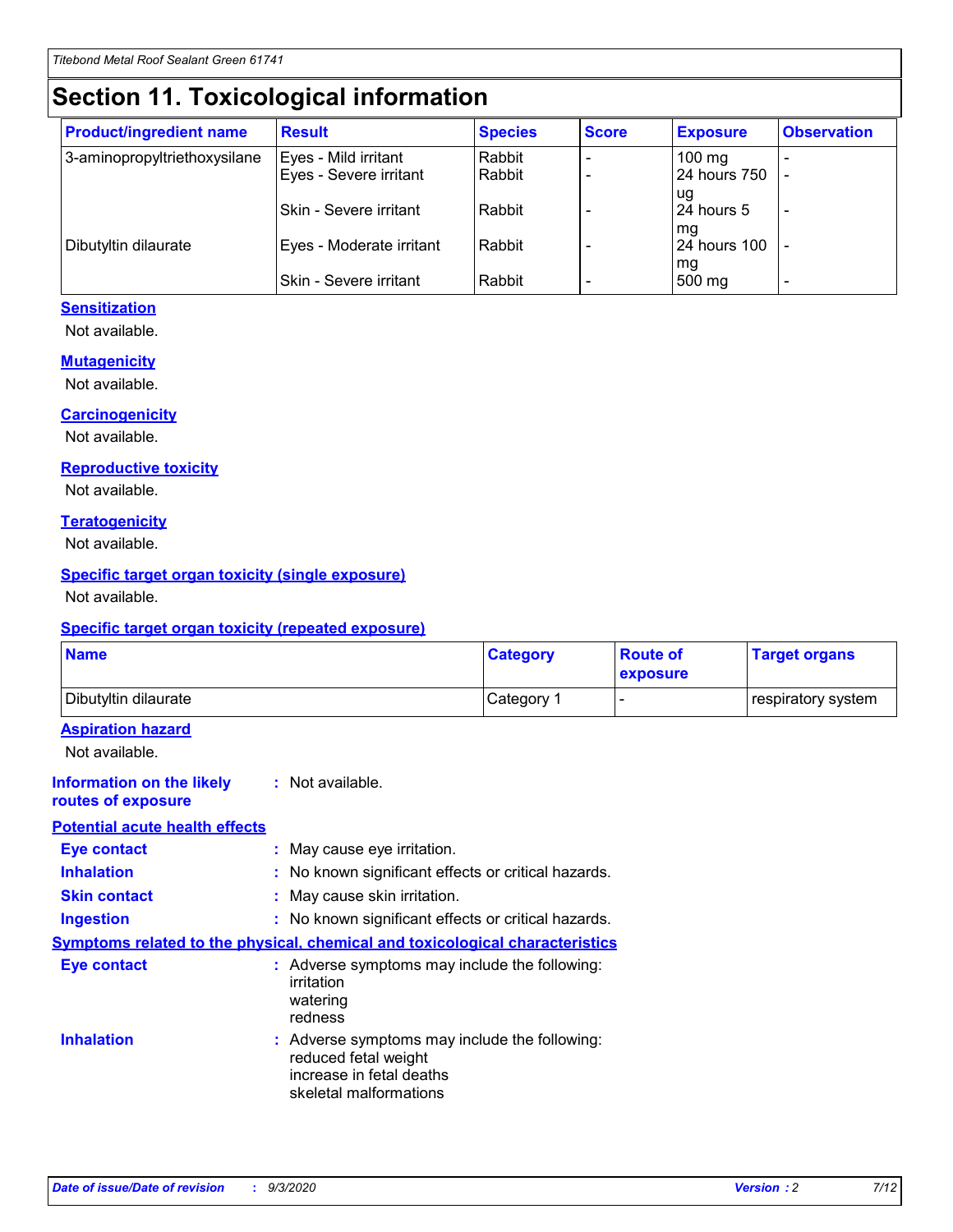## **Section 11. Toxicological information**

| <b>Skin contact</b>                     | : Adverse symptoms may include the following:                                                                               |  |
|-----------------------------------------|-----------------------------------------------------------------------------------------------------------------------------|--|
|                                         | irritation                                                                                                                  |  |
|                                         | redness<br>reduced fetal weight                                                                                             |  |
|                                         | increase in fetal deaths                                                                                                    |  |
|                                         | skeletal malformations                                                                                                      |  |
| <b>Ingestion</b>                        | : Adverse symptoms may include the following:<br>reduced fetal weight<br>increase in fetal deaths<br>skeletal malformations |  |
|                                         | Delayed and immediate effects and also chronic effects from short and long term exposure                                    |  |
| <b>Short term exposure</b>              |                                                                                                                             |  |
| <b>Potential immediate</b><br>effects   | : Not available.                                                                                                            |  |
| <b>Potential delayed effects</b>        | : Not available.                                                                                                            |  |
| <b>Long term exposure</b>               |                                                                                                                             |  |
| <b>Potential immediate</b><br>effects   | : Not available.                                                                                                            |  |
| <b>Potential delayed effects</b>        | : Not available.                                                                                                            |  |
| <b>Potential chronic health effects</b> |                                                                                                                             |  |
| Not available.                          |                                                                                                                             |  |
| <b>General</b>                          | : Once sensitized, a severe allergic reaction may occur when subsequently exposed to<br>very low levels.                    |  |
| <b>Carcinogenicity</b>                  | : No known significant effects or critical hazards.                                                                         |  |
| <b>Mutagenicity</b>                     | : No known significant effects or critical hazards.                                                                         |  |
| <b>Teratogenicity</b>                   | May damage the unborn child.                                                                                                |  |
| <b>Developmental effects</b>            | : No known significant effects or critical hazards.                                                                         |  |
| <b>Fertility effects</b>                | May damage fertility.                                                                                                       |  |
| <b>Numerical measures of toxicity</b>   |                                                                                                                             |  |
| <b>Acute toxicity estimates</b>         |                                                                                                                             |  |
| الملحلة والمستحيط والمسالم              |                                                                                                                             |  |

Not available.

## **Section 12. Ecological information**

#### **Toxicity**

| <b>Product/ingredient name</b> | <b>Result</b>                                       | <b>Species</b>               | <b>Exposure</b>       |
|--------------------------------|-----------------------------------------------------|------------------------------|-----------------------|
| Dibutyltin dilaurate           | $ CC50>3$ mg/l<br>Chronic EC10 > 2 mg/l Fresh water | Algae<br>Algae - Desmodesmus | 72 hours<br>196 hours |
|                                |                                                     | <b>I</b> subspicatus         |                       |

#### **Persistence and degradability**

| <b>Product/ingredient name</b> | <b>Test</b>                                                                    | <b>Result</b>  |                   | <b>Dose</b> | <b>Inoculum</b>         |
|--------------------------------|--------------------------------------------------------------------------------|----------------|-------------------|-------------|-------------------------|
| Dibutyltin dilaurate           | OECD 301F<br>Ready<br>Biodegradability -<br>Manometric<br>Respirometry<br>Test | 23 % - 28 days |                   |             |                         |
| <b>Product/ingredient name</b> | <b>Aquatic half-life</b>                                                       |                | <b>Photolysis</b> |             | <b>Biodegradability</b> |
| Dibutyltin dilaurate           |                                                                                |                |                   |             | <b>Inherent</b>         |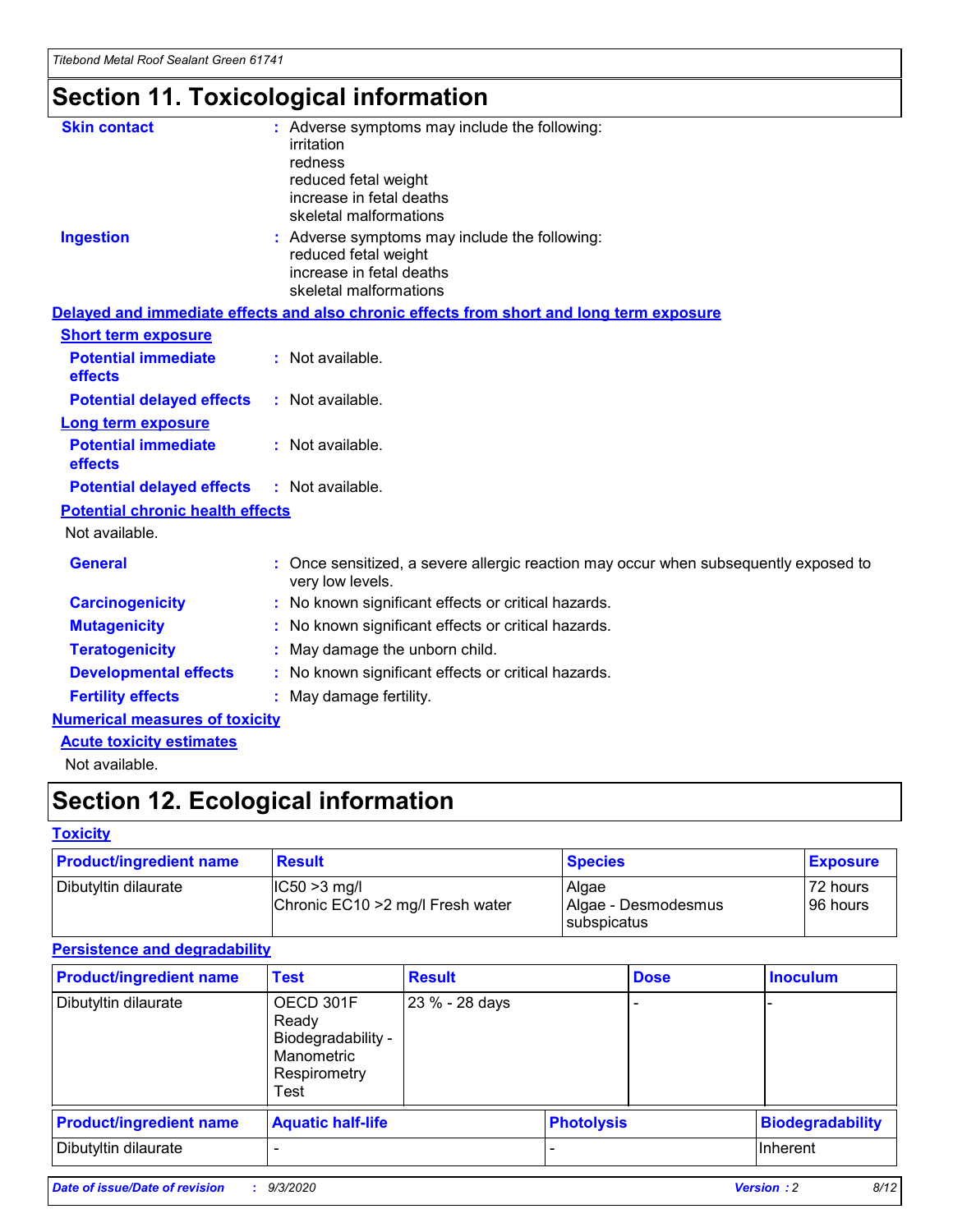## **Section 12. Ecological information**

#### **Bioaccumulative potential**

| <b>Product/ingredient name</b> | <b>LogP</b> <sub>ow</sub> | <b>BCF</b> | <b>Potential</b> |
|--------------------------------|---------------------------|------------|------------------|
| 3-aminopropyltriethoxysilane   | 4.44                      | 3.4        | low              |
| Dibutyltin dilaurate           |                           | 2.91       | low              |

#### **Mobility in soil**

| <b>Soil/water partition</b> | : Not available. |
|-----------------------------|------------------|
|-----------------------------|------------------|

**Other adverse effects** : No known significant effects or critical hazards.

### **Section 13. Disposal considerations**

**Disposal methods :**

**coefficient (KOC)**

The generation of waste should be avoided or minimized wherever possible. Disposal of this product, solutions and any by-products should at all times comply with the requirements of environmental protection and waste disposal legislation and any regional local authority requirements. Dispose of surplus and non-recyclable products via a licensed waste disposal contractor. Waste should not be disposed of untreated to the sewer unless fully compliant with the requirements of all authorities with jurisdiction. Waste packaging should be recycled. Incineration or landfill should only be considered when recycling is not feasible. This material and its container must be disposed of in a safe way. Care should be taken when handling emptied containers that have not been cleaned or rinsed out. Empty containers or liners may retain some product residues. Avoid dispersal of spilled material and runoff and contact with soil, waterways, drains and sewers.

### **Section 14. Transport information**

|                                      | <b>DOT</b><br><b>Classification</b> | <b>TDG</b><br><b>Classification</b> | <b>Mexico</b><br><b>Classification</b> | <b>ADR/RID</b>           | <b>IMDG</b>              | <b>IATA</b>    |
|--------------------------------------|-------------------------------------|-------------------------------------|----------------------------------------|--------------------------|--------------------------|----------------|
| <b>UN number</b>                     | Not regulated.                      | Not regulated.                      | Not regulated.                         | Not regulated.           | Not regulated.           | Not regulated. |
| <b>UN proper</b><br>shipping name    |                                     |                                     |                                        |                          |                          |                |
| <b>Transport</b><br>hazard class(es) |                                     | $\overline{\phantom{0}}$            | $\qquad \qquad \blacksquare$           | $\overline{\phantom{0}}$ | $\overline{\phantom{0}}$ |                |
| <b>Packing group</b>                 |                                     |                                     |                                        |                          |                          |                |
| <b>Environmental</b><br>hazards      | No.                                 | No.                                 | No.                                    | No.                      | No.                      | No.            |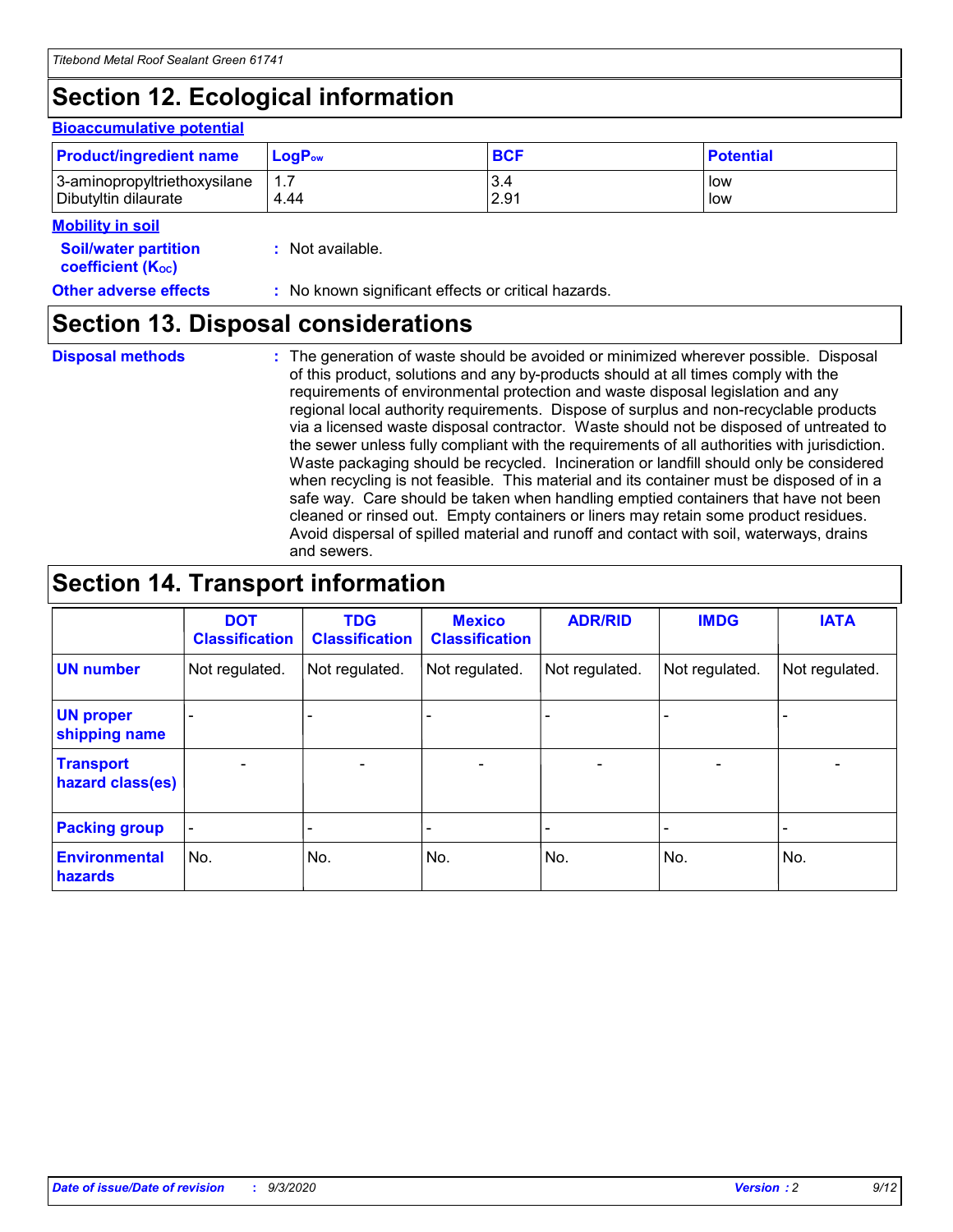### **Section 15. Regulatory information**

#### **U.S. Federal regulations**

#### **SARA 302/304**

#### **Composition/information on ingredients**

No products were found.

| SARA 304 RQ | Not applicable. |
|-------------|-----------------|
|-------------|-----------------|

#### **SARA 311/312**

#### **Classification :** EYE IRRITATION - Category 2B SKIN SENSITIZATION - Category 1 TOXIC TO REPRODUCTION - Category 1B HNOC - Product generates methanol during cure.

#### **Composition/information on ingredients**

| <b>Name</b>                  | $\frac{9}{6}$ | <b>Classification</b>                                                                                                                                                                                                                                                                                      |
|------------------------------|---------------|------------------------------------------------------------------------------------------------------------------------------------------------------------------------------------------------------------------------------------------------------------------------------------------------------------|
| 3-aminopropyltriethoxysilane | $\leq$ 3      | <b>FLAMMABLE LIQUIDS - Category 4</b><br><b>ACUTE TOXICITY (oral) - Category 4</b><br><b>SKIN IRRITATION - Category 2</b><br>EYE IRRITATION - Category 2A                                                                                                                                                  |
| Dibutyltin dilaurate         | ≤0.3          | <b>ACUTE TOXICITY (oral) - Category 3</b><br>SKIN CORROSION - Category 1C<br>SERIOUS EYE DAMAGE - Category 1<br>SKIN SENSITIZATION - Category 1<br><b>GERM CELL MUTAGENICITY - Category 2</b><br>TOXIC TO REPRODUCTION - Category 1B<br>SPECIFIC TARGET ORGAN TOXICITY (REPEATED<br>EXPOSURE) - Category 1 |

#### **State regulations**

**Massachusetts :**

: None of the components are listed.

**New York :** None of the components are listed. **New Jersey :** None of the components are listed.

**Pennsylvania :** None of the components are listed.

#### **California Prop. 65**

WARNING: This product can expose you to methanol, which is known to the State of California to cause birth defects or other reproductive harm. For more information go to www.P65Warnings.ca.gov.

| Ingredient name | No significant risk<br>level | <b>Maximum</b><br>acceptable dosage<br>level |
|-----------------|------------------------------|----------------------------------------------|
| methanol        |                              | Yes.                                         |

#### **International regulations**

**Chemical Weapon Convention List Schedules I, II & III Chemicals** Not listed.

#### **Montreal Protocol**

Not listed.

**Stockholm Convention on Persistent Organic Pollutants**

Not listed.

#### **UNECE Aarhus Protocol on POPs and Heavy Metals** Not listed.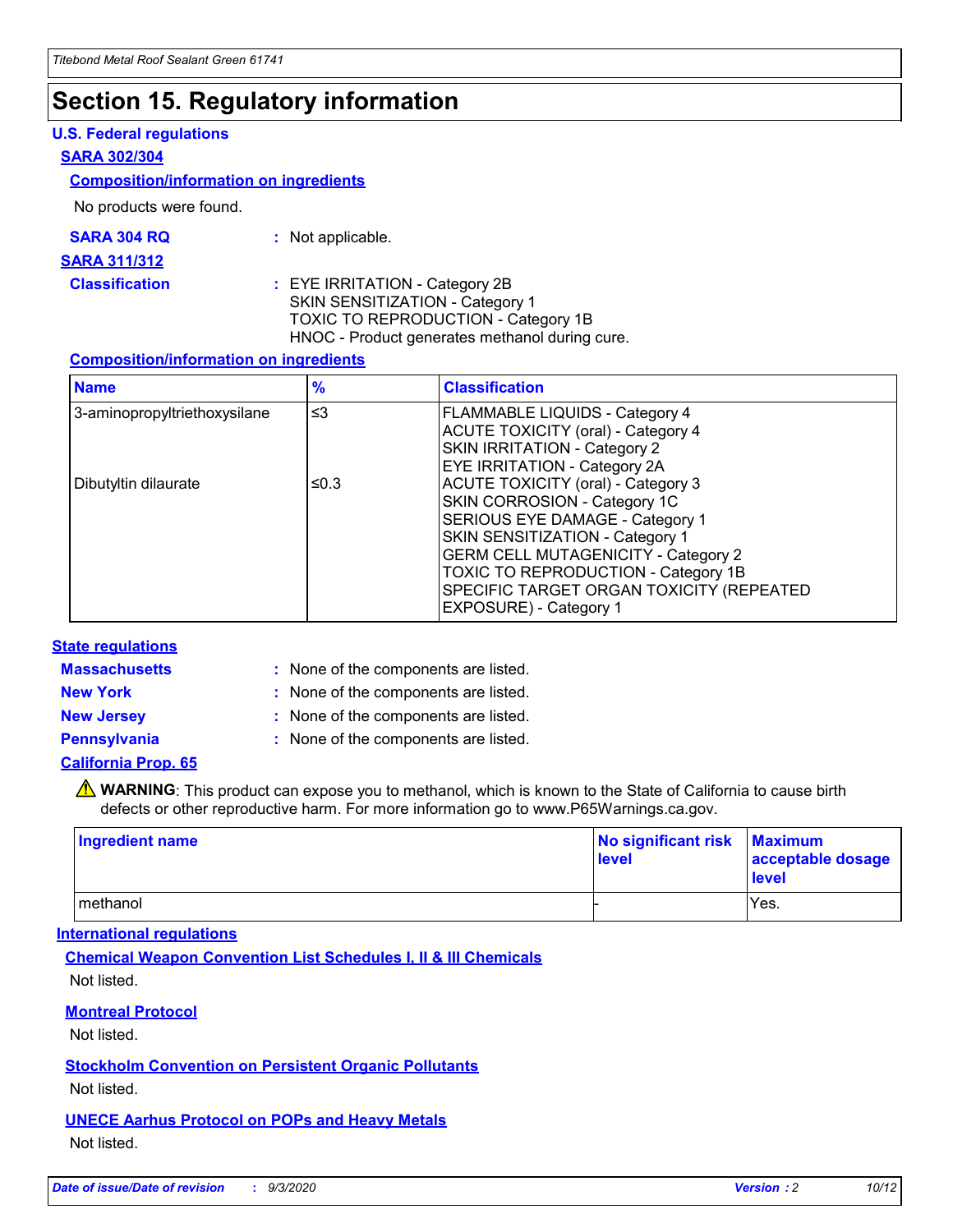### **Section 15. Regulatory information**

#### **Inventory list**

- 
- **China :** Not determined.

**United States TSCA 8(b) inventory**

**:** All components are active or exempted.

## **Section 16. Other information**





**Caution: HMIS® ratings are based on a 0-4 rating scale, with 0 representing minimal hazards or risks, and 4 representing significant hazards or risks. Although HMIS® ratings and the associated label are not required on SDSs or products leaving a facility under 29 CFR 1910.1200, the preparer may choose to provide them. HMIS® ratings are to be used with a fully implemented HMIS® program. HMIS® is a registered trademark and service mark of the American Coatings Association, Inc.**

**The customer is responsible for determining the PPE code for this material. For more information on HMIS® Personal Protective Equipment (PPE) codes, consult the HMIS® Implementation Manual.**

**National Fire Protection Association (U.S.A.)**



**Reprinted with permission from NFPA 704-2001, Identification of the Hazards of Materials for Emergency Response Copyright ©1997, National Fire Protection Association, Quincy, MA 02269. This reprinted material is not the complete and official position of the National Fire Protection Association, on the referenced subject which is represented only by the standard in its entirety.**

**Copyright ©2001, National Fire Protection Association, Quincy, MA 02269. This warning system is intended to be interpreted and applied only by properly trained individuals to identify fire, health and reactivity hazards of chemicals. The user is referred to certain limited number of chemicals with recommended classifications in NFPA 49 and NFPA 325, which would be used as a guideline only. Whether the chemicals are classified by NFPA or not, anyone using the 704 systems to classify chemicals does so at their own risk.**

#### **Procedure used to derive the classification**

| <b>Classification</b>                                                                                         | <b>Justification</b>                                  |
|---------------------------------------------------------------------------------------------------------------|-------------------------------------------------------|
| <b>EYE IRRITATION - Category 2B</b><br>SKIN SENSITIZATION - Category 1<br>TOXIC TO REPRODUCTION - Category 1B | Expert judgment<br>Expert judgment<br>Expert judgment |
| <b>History</b>                                                                                                |                                                       |

| .                                 |             |
|-----------------------------------|-------------|
| <b>Date of printing</b>           | : 4/22/2022 |
| Date of issue/Date of<br>revision | : 9/3/2020  |
| Date of previous issue            | : 9/3/2020  |
| <b>Version</b>                    | $\cdot$ 2   |
|                                   |             |